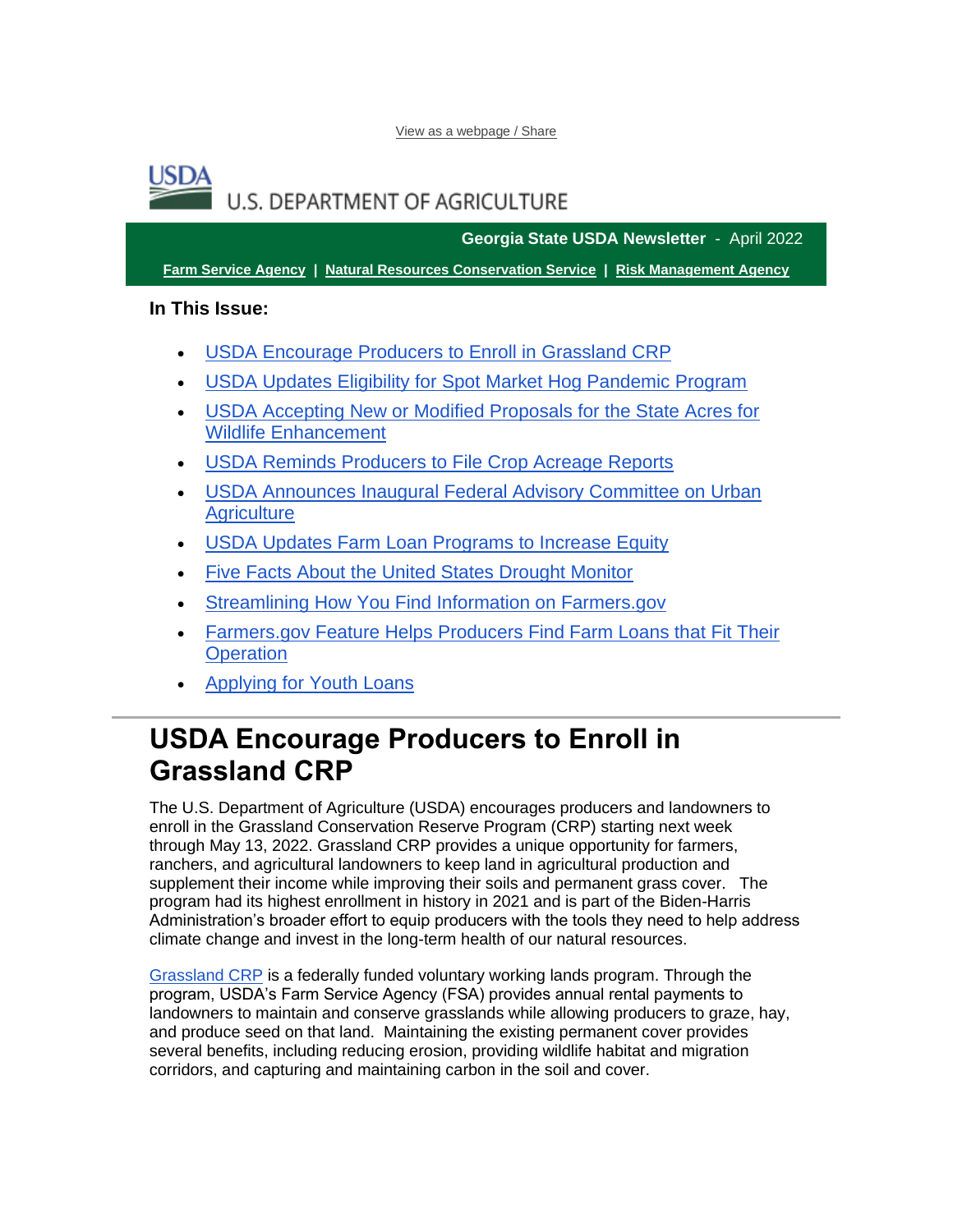FSA provides participants with annual rental payments and cost-share assistance. The annual rental rate varies by county with a national minimum rental rate of \$13 per acre for this signup. Contract duration is 10 or 15 years.

#### **Grassland CRP National Priority Zones**

Because Grassland CRP supports not only grazing operations but also biodiversity and conserving environmentally sensitive land such as that prone to wind erosion, FSA created two [National Priority Zones](https://gcc02.safelinks.protection.outlook.com/?url=https%3A%2F%2Fwww.fsa.usda.gov%2FAssets%2FUSDA-FSA-Public%2Fusdafiles%2FConservation%2FPDF%2Fnational_grassland_crp_priority_zones_su203.pdf%3Futm_medium%3Demail%26utm_source%3Dgovdelivery&data=05%7C01%7C%7Cdf61ec3bdd164218b99908da2217c3b8%7Ced5b36e701ee4ebc867ee03cfa0d4697%7C0%7C0%7C637859783462628803%7CUnknown%7CTWFpbGZsb3d8eyJWIjoiMC4wLjAwMDAiLCJQIjoiV2luMzIiLCJBTiI6Ik1haWwiLCJXVCI6Mn0%3D%7C3000%7C%7C%7C&sdata=2gtFRpo6mewwyi%2Bn%2BkHJcxiaqUqRTkP%2FoKhd1XC4omE%3D&reserved=0) in 2021: the Greater Yellowstone Migration Corridor and Dust Bowl Zone. As part of the Biden-Harris Administration's focus on conservation in important wildlife corridors and key seasonal ranges, for this year's signup, FSA is expanding the Greater Yellowstone Wildlife Migration Corridor Priority Zone to include seven additional counties across Montana, Wyoming, and Utah, to help protect the biggame animal migration corridor associated with Wyoming elk, mule deer, and antelope.

Offers within one of these National Priority Zones will receive an additional 15 ranking points and \$5 per acre if at least 50% of the offer is located in the zone.

Alongside Grassland CRP, producers and landowners can also enroll acres in Continuous CRP under the ongoing sign up, which includes projects available through the Conservation Reserve Enhancement Program (CREP) and State Acres for Wildlife Enhancement (SAFE).   

#### **Broadening Reach of Program**

As part of the Agency's Justice40 efforts, producers and landowners who are historically underserved, including beginning farmers and military veterans, will receive 10 additional ranking points to enhance their offers.

Additionally, USDA is working to broaden the scope and reach of Grassland CRP by leveraging the [Conservation Reserve Enhancement Program \(](https://gcc02.safelinks.protection.outlook.com/?url=https%3A%2F%2Fwww.fsa.usda.gov%2Fprograms-and-services%2Fconservation-programs%2Fconservation-reserve-enhancement%2Findex%3Futm_medium%3Demail%26utm_source%3Dgovdelivery&data=05%7C01%7C%7Cdf61ec3bdd164218b99908da2217c3b8%7Ced5b36e701ee4ebc867ee03cfa0d4697%7C0%7C0%7C637859783462628803%7CUnknown%7CTWFpbGZsb3d8eyJWIjoiMC4wLjAwMDAiLCJQIjoiV2luMzIiLCJBTiI6Ik1haWwiLCJXVCI6Mn0%3D%7C3000%7C%7C%7C&sdata=Y%2BkAwVmR%2F5%2FluUoOF5Uc%2FrXCiASQlwhhZZEeD8xAmPw%3D&reserved=0)CREP) to engage historically underserved communities. CREP is a partnership program that enables states, Tribal governments, non-profit, and private entities to partner with FSA to implement CRP practices and address high priority conservation and environmental objectives. Interested entities are encouraged to contact FSA.

#### **More Information on CRP**

Landowners and producers interested in Grassland CRP should contact their local [USDA](http://www.farmers.gov/service-locator?utm_medium=email&utm_source=govdelivery)  [Service Center](http://www.farmers.gov/service-locator?utm_medium=email&utm_source=govdelivery) to learn more or to apply for the program before the May 13 deadline.  Additionally, fact sheets and other resources are available at [fsa.usda.gov/crp.](https://gcc02.safelinks.protection.outlook.com/?url=https%3A%2F%2Fwww.fsa.usda.gov%2Fprograms-and-services%2Fconservation-programs%2Fconservation-reserve-program%2Findex%3Futm_medium%3Demail%26utm_source%3Dgovdelivery&data=05%7C01%7C%7Cdf61ec3bdd164218b99908da2217c3b8%7Ced5b36e701ee4ebc867ee03cfa0d4697%7C0%7C0%7C637859783462628803%7CUnknown%7CTWFpbGZsb3d8eyJWIjoiMC4wLjAwMDAiLCJQIjoiV2luMzIiLCJBTiI6Ik1haWwiLCJXVCI6Mn0%3D%7C3000%7C%7C%7C&sdata=W5o0FTZQA4VfbKnLqdTaeJRitZouietOLqK%2BSlLtrl8%3D&reserved=0)     

Signed into law in 1985, CRP is one of the largest voluntary private-lands conservation programs in the United States. The working lands signup announced today demonstrates how much it has evolved from the original program that was primarily intended to control soil erosion and only had the option to take enrolled land out of production. The program has expanded over the years and now supports a greater variety of conservation and wildlife benefits, along with the associated economic benefits.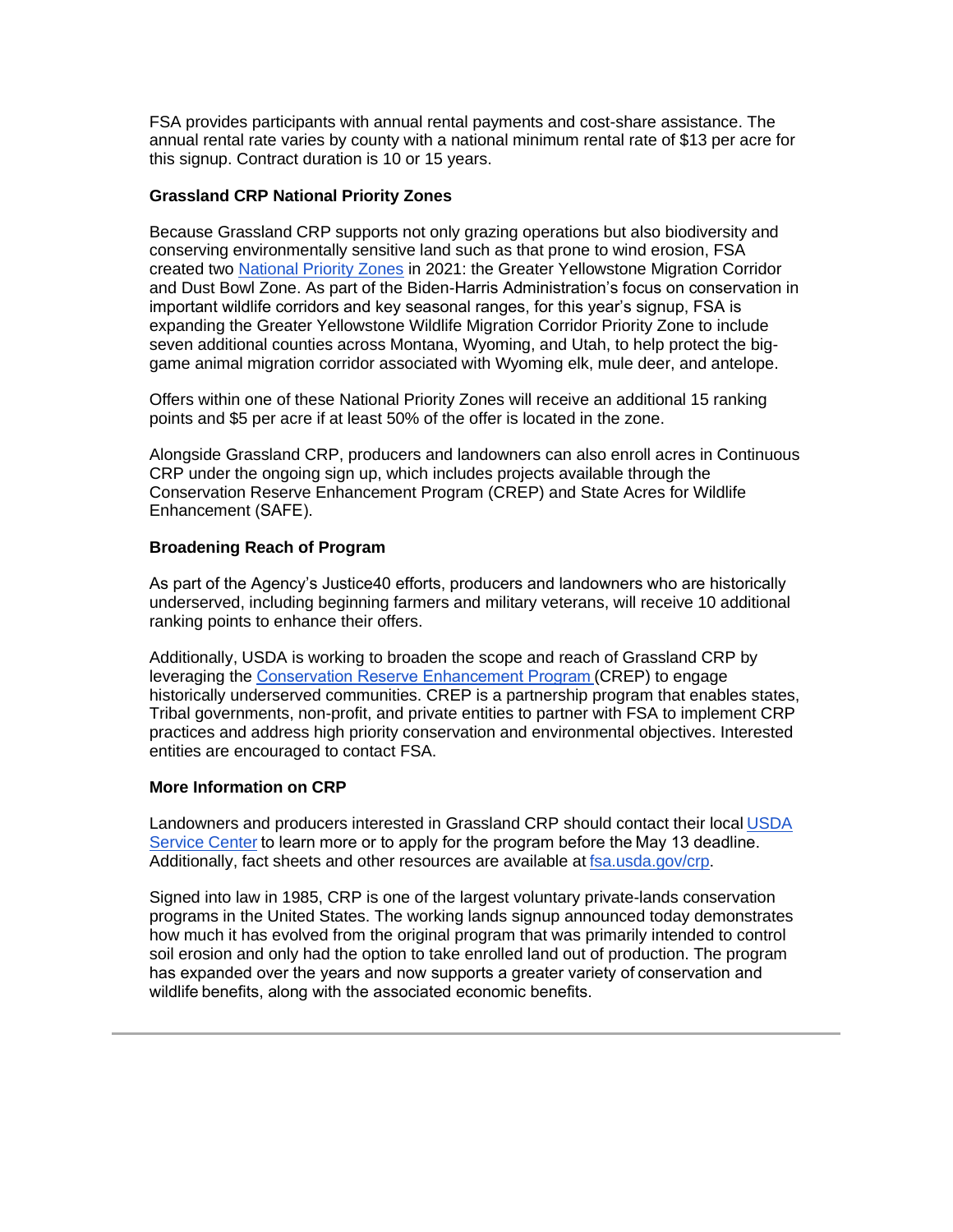# <span id="page-2-0"></span>**USDA Updates Eligibility for Spot Market Hog Pandemic Program**

The U.S. Department of Agriculture (USDA) has clarified the definition of a spot market sale and hog eligibility under the [Spot Market Hog Pandemic Program](http://www.farmers.gov/smhpp?utm_medium=email&utm_source=govdelivery) (SMHPP), which assists producers who sold hogs through a spot market sale from April 16, 2020, through Sept. 1, 2020. Hog producers will also now be required to submit documentation to support information provided on their SMHPP application. USDA's Farm Service Agency (FSA) will accept applications through April 29, 2022, which is an extension of the April 15, 2022, deadline previously set for the program.

USDA is offering the SMHPP in response to a reduction in packer production due to the COVID-19 pandemic, which resulted in fewer negotiated hogs being procured and subsequent lower market prices. The program is part of USDA's broader Pandemic [Assistance for Producers](http://www.farmers.gov/pandemic-assistance?utm_medium=email&utm_source=govdelivery) initiative and addresses gaps in previous assistance for hog producers.  

#### **SMHPP Program Updates**

When the pandemic disrupted normal marketing channels, including access to packers, producers sold their hogs through cash sales to local processors or butchers, direct sales to individuals and third-party intermediaries, including sale barns or brokers. The use of third-party intermediaries was the only available marketing alternative for many producers and are now included in SMHPP. The only direct to packer sales that are eligible for SMHPP are those through a negotiated sale. Hogs sold through a contract that includes a premium above the spot-market price or other formula such as the wholesale cut-out price remain ineligible. Hogs must be suitable and intended for slaughter to be eligible. Immature swine (pigs) are ineligible.

FSA will now require documentation to support the accuracy of information provided on the FSA-940 Spot Market Hog Pandemic Program application, including the number of hogs reported on the application that were sold through a spot market sale and how the price was determined for the sale.

SMHPP payments will be calculated by multiplying the number of head of eligible hogs, not to exceed 10,000 head, by the payment rate of \$54 per head. To ensure SMHPP funding availability is disbursed equitably to all eligible producers, FSA will now issue payments after the application period ends. If calculated payments exceed the amount of available funding, payments will be factored.  

#### **Applying for Assistance**

Eligible hog producers can apply for SMHPP by April 29, 2022, by completing the FSA-940, Spot Market Hog Pandemic Program application, along with required supporting documentation. Producers can visit [farmers.gov/smhpp](http://www.farmers.gov/smhpp?utm_medium=email&utm_source=govdelivery) for examples of supporting documentation, information on applicant eligibility and more information on how to apply.   

Applications can be submitted to the FSA office at any USDA Service Center nationwide by mail, fax, hand delivery or via electronic means. To find their local FSA office,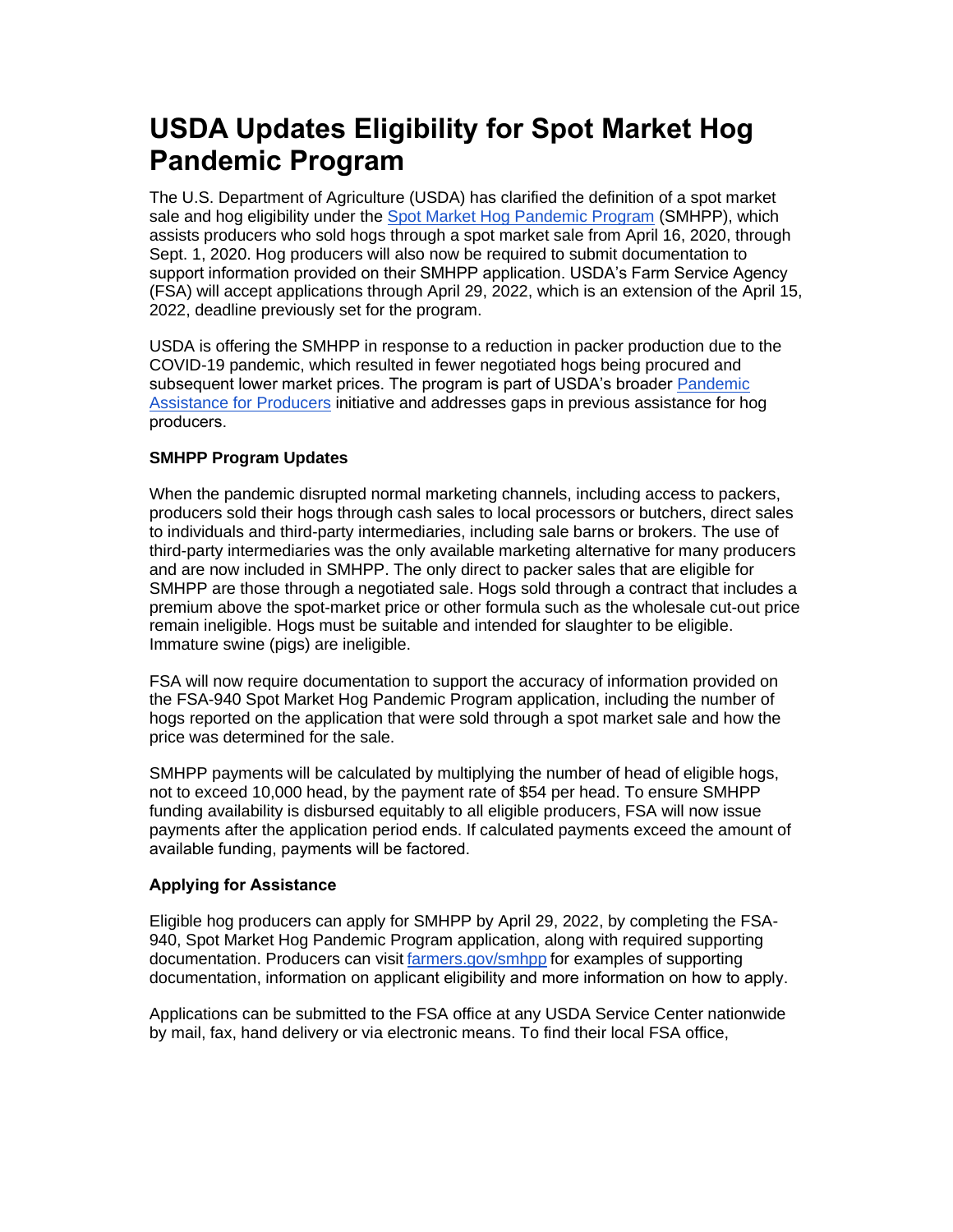producers should [visit farmers.gov/service-locator.](http://www.farmers.gov/service-locator?utm_medium=email&utm_source=govdelivery) Hog producers can also call 877-508- 8364 to speak directly with a USDA employee ready to offer assistance. 

### <span id="page-3-0"></span>**USDA Accepting New or Modified Proposals for the State Acres for Wildlife Enhancement**

The U.S. Department of Agriculture (USDA) is welcoming new and modified proposals from conservation partners for the State Acres for Wildlife Enhancement (SAFE) initiative, a part of the Conservation Reserve Program (CRP) focused on effectively managing wildlife habitat. USDA's Farm Service Agency (FSA) has expanded available practices under this initiative in response to feedback from partners.

Through SAFE, producers and landowners restore vital habitat in alignment with highpriority state wildlife conservation goals. Specifically, landowners establish wetlands, grasses, and trees. These practices are designed to enhance important wildlife populations by creating critical habitat and food sources. They also protect soil and water health by working as a barrier to sediment and nutrient run-off before they reach waterways.

#### **Expanded Practices**

To help improve the planning and implementation of the SAFE initiative, FSA is adding two new practices with the assistance of USDA's Natural Resources Conservation Service (NRCS), FSA's sister agency. In partnership with FSA, NRCS employees across the country provide CRP participants with critical conservation planning assistance, which will now include managing for early successional habitat cover establishment or management, as well as wildlife habitat planting. These additional eligible practices will enable SAFE partners to better target a wide variety of wildlife species, such as the Northern bobwhite, lesser prairie-chicken, and the New England cottontail.

As part of this year's SAFE signup, FSA will also authorize cost-share assistance for producers who would like to re-enroll acres in CRP but need assistance updating their vegetative cover to align with NRCS practice standards for early successional habitat or wildlife planting.

#### **Submitting Proposals**

Eligible entities for SAFE include government entities, non-profits, or private organizations.

Additionally, partners with SAFE projects with both General and Continuous CRP practices must submit modified proposals to continue in the program.

New and modified proposals for SAFE projects must be submitted to the FSA State Office in Athens in June. Contact your State Office for the state-specific deadline. More information on developing proposals is available at [fsa.usda.gov/crp.](https://gcc02.safelinks.protection.outlook.com/?url=https%3A%2F%2Fwww.fsa.usda.gov%2Fcrp%3Futm_medium%3Demail%26utm_source%3Dgovdelivery&data=05%7C01%7C%7Cdf61ec3bdd164218b99908da2217c3b8%7Ced5b36e701ee4ebc867ee03cfa0d4697%7C0%7C0%7C637859783462628803%7CUnknown%7CTWFpbGZsb3d8eyJWIjoiMC4wLjAwMDAiLCJQIjoiV2luMzIiLCJBTiI6Ik1haWwiLCJXVCI6Mn0%3D%7C3000%7C%7C%7C&sdata=MIkRewz6ROlKXm%2FaI8xO3JODy6t9WIBvfFSZFob6lI0%3D&reserved=0)

#### **More Information**

SAFE is part of the Continuous CRP signup, and producers can begin enrolling in new or updated SAFE programs beginning October 1, 2022. Meanwhile, the Continuous and Grassland signups are currently open, and producers can learn more by contacting their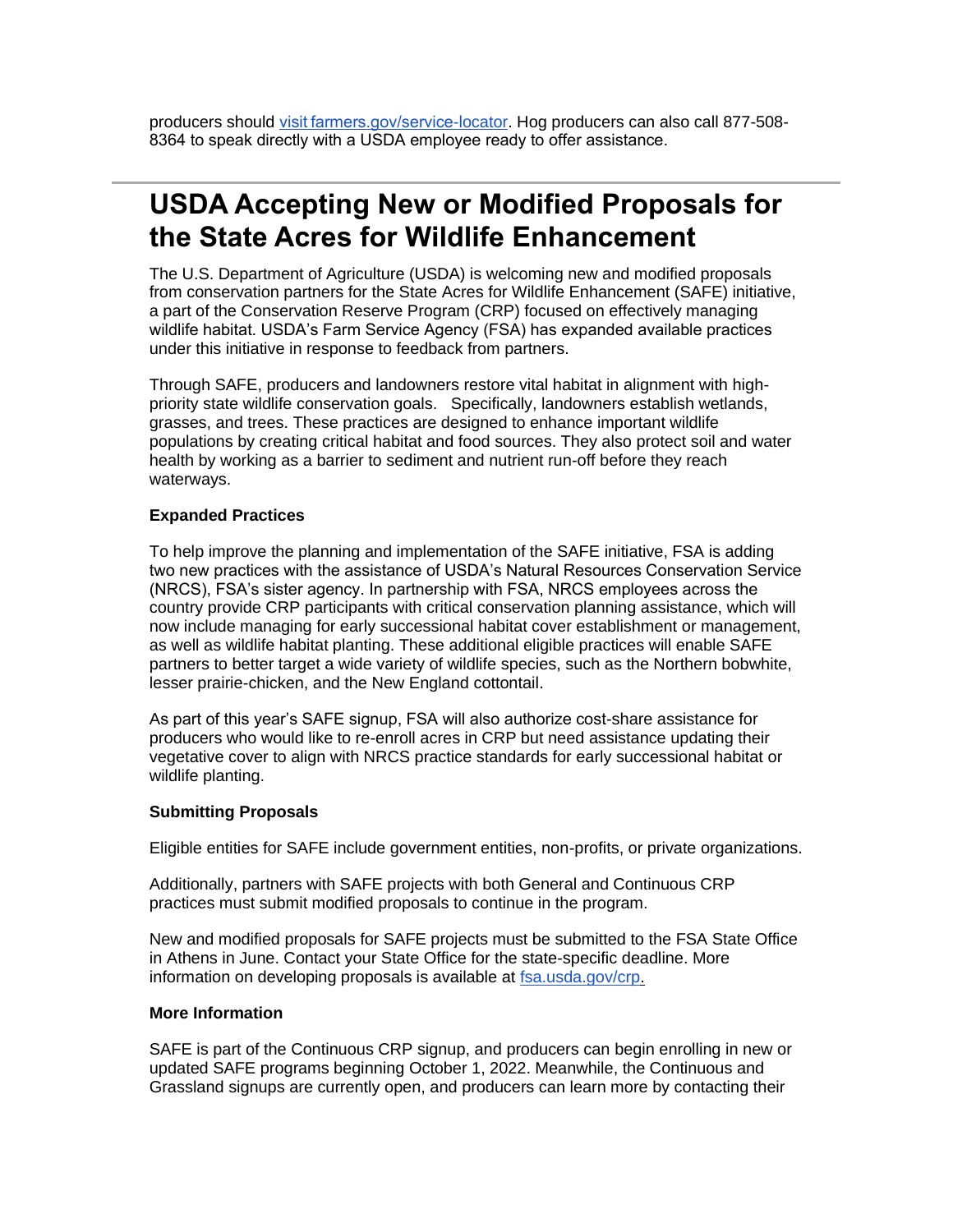local [USDA Service Center.](http://www.farmers.gov/service-locator?utm_medium=email&utm_source=govdelivery) To learn more about SAFE and its benefits, see the initiative's [fact sheet.](https://gcc02.safelinks.protection.outlook.com/?url=https%3A%2F%2Fwww.fsa.usda.gov%2FAssets%2FUSDA-FSA-Public%2Fusdafiles%2FFactSheets%2F2019%2Fcrp_safe_initiative-fact_sheet.pdf%3Futm_medium%3Demail%26utm_source%3Dgovdelivery&data=05%7C01%7C%7Cdf61ec3bdd164218b99908da2217c3b8%7Ced5b36e701ee4ebc867ee03cfa0d4697%7C0%7C0%7C637859783462628803%7CUnknown%7CTWFpbGZsb3d8eyJWIjoiMC4wLjAwMDAiLCJQIjoiV2luMzIiLCJBTiI6Ik1haWwiLCJXVCI6Mn0%3D%7C3000%7C%7C%7C&sdata=aLw0f5zJSFvQ5u1vocxorraPrUi9pt2%2B2i9CJXzz6WQ%3D&reserved=0)

Signed into law in 1985, CRP is one of the largest voluntary private-lands conservation programs in the United States. It was originally intended to primarily control soil erosion and potentially stabilize commodity prices by taking marginal lands out of production. The program has evolved over the years, providing many conservation and economic benefits.

CRP complements other USDA conservation programs, including several programs offered by NRCS for working lands and conservation easements. Earlier this month, NRCS released its [Northern Bobwhite, Grasslands and Savannas Framework for](https://gcc02.safelinks.protection.outlook.com/?url=https%3A%2F%2Fwww.nrcs.usda.gov%2Fwps%2Fportal%2Fnrcs%2Fdetail%2Fnational%2Fnewsroom%2Freleases%2F%3Fcid%3DNRCSEPRD1906032%26utm_medium%3Demail%26utm_source%3Dgovdelivery&data=05%7C01%7C%7Cdf61ec3bdd164218b99908da2217c3b8%7Ced5b36e701ee4ebc867ee03cfa0d4697%7C0%7C0%7C637859783462628803%7CUnknown%7CTWFpbGZsb3d8eyJWIjoiMC4wLjAwMDAiLCJQIjoiV2luMzIiLCJBTiI6Ik1haWwiLCJXVCI6Mn0%3D%7C3000%7C%7C%7C&sdata=3bjuUEgf1vHLxYBAtVX5kFZ6NUKi8QrsKIbg3ilbiyM%3D&reserved=0)  [Conservation Action](https://gcc02.safelinks.protection.outlook.com/?url=https%3A%2F%2Fwww.nrcs.usda.gov%2Fwps%2Fportal%2Fnrcs%2Fdetail%2Fnational%2Fnewsroom%2Freleases%2F%3Fcid%3DNRCSEPRD1906032%26utm_medium%3Demail%26utm_source%3Dgovdelivery&data=05%7C01%7C%7Cdf61ec3bdd164218b99908da2217c3b8%7Ced5b36e701ee4ebc867ee03cfa0d4697%7C0%7C0%7C637859783462628803%7CUnknown%7CTWFpbGZsb3d8eyJWIjoiMC4wLjAwMDAiLCJQIjoiV2luMzIiLCJBTiI6Ik1haWwiLCJXVCI6Mn0%3D%7C3000%7C%7C%7C&sdata=3bjuUEgf1vHLxYBAtVX5kFZ6NUKi8QrsKIbg3ilbiyM%3D&reserved=0) to help guide voluntary conservation work over the next five years across 25 states, including over 7 million acres of new conservation practices on productive, working lands, and will contribute to the Biden-Harris administration's efforts to make our nation a leader on climate change mitigation, adaptation and resilience.  The plan will accelerate voluntary conservation efforts for the Northern bobwhite quail and the grassland and savanna landscapes that the species calls home.

### <span id="page-4-0"></span>**USDA Reminds Producers to File Crop Acreage Reports**

Agricultural producers who have not yet completed their [crop acreage reports](https://www.farmers.gov/crop-acreage-reports?utm_medium=email&utm_source=govdelivery) after spring planting should make an appointment with their local County Farm Service Agency (FSA) before the applicable deadline.

An acreage report documents a crop grown on a farm or ranch and its intended uses. Filing an accurate and timely acreage report for all crops and land uses, including failed acreage and prevented planted acreage, can prevent the loss of benefits.

#### **How to File a Report**

The following acreage reporting dates are applicable for Georgia counties:

| May 15, 2022       | Sweet corn (planted 8/26-5/15)<br>Tobacco, Tomatoes (planted 8/16-4/5) |
|--------------------|------------------------------------------------------------------------|
| July 15, 2022      | All other crops, Perennial Forage                                      |
| July 31, 2022      | Hemp                                                                   |
| August 15, 2022    | Tomatoes (planted 7/1-8/15),                                           |
| September 15, 2022 | Sweet Corn (planted 7/15-8/25)                                         |
| October 15, 2022   | Cabbage (planted 7/16-9/30)                                            |
| November 15, 2022  | Onions (planted 9/20-10/20)                                            |

Service Center staff continue to work with agricultural producers via phone, email, and other digital tools. Because of the pandemic, some [USDA Service Centers](http://www.farmers.gov/service-locator?utm_medium=email&utm_source=govdelivery) are open to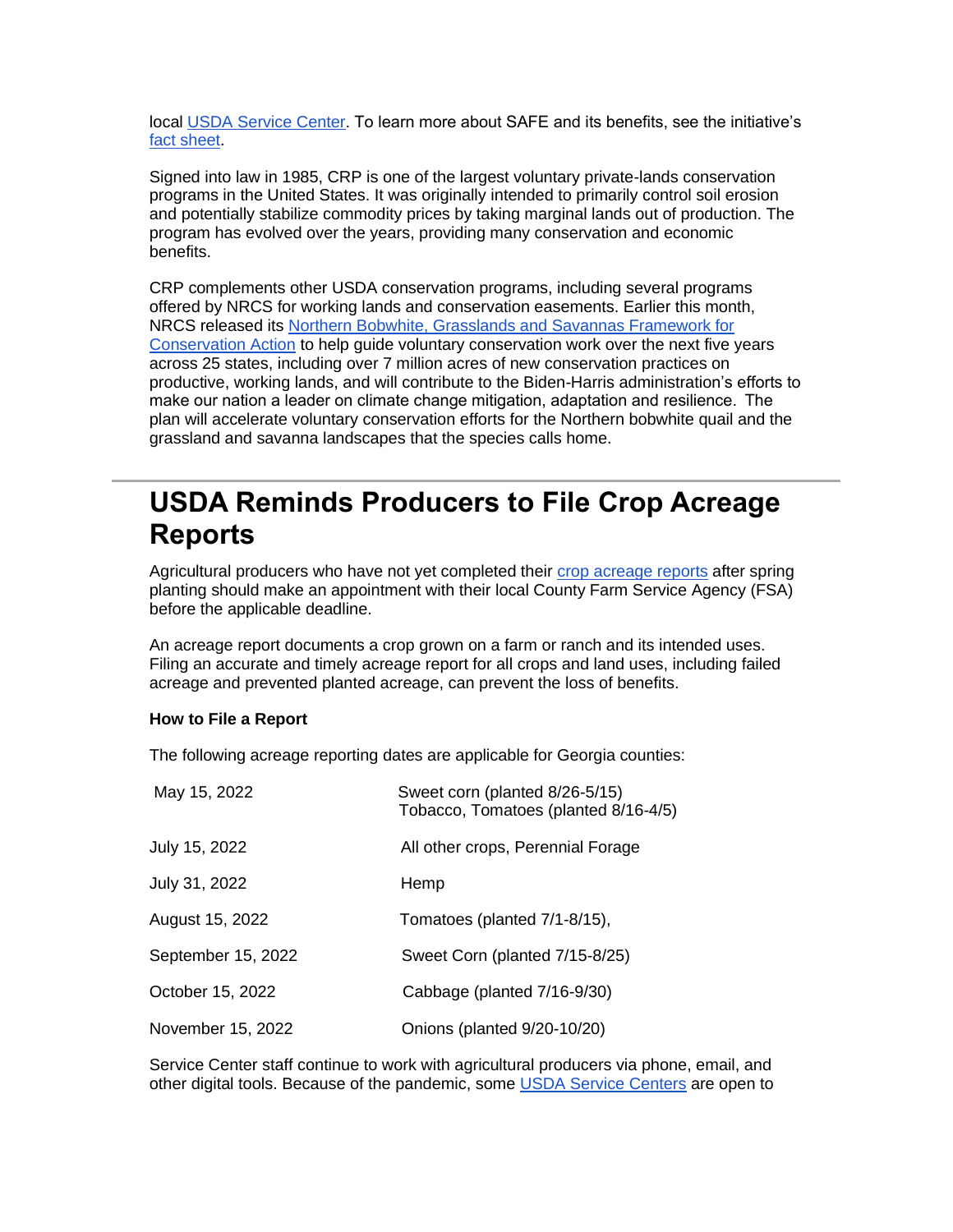limited visitors. Contact your local county FSA office to set up an in-person or phone appointment.

To file a crop acreage report, you will need to provide:

- Crop and crop type or variety.
- Intended use of the crop.
- Number of acres of the crop.
- Map with approximate boundaries for the crop.
- Planting date(s).
- Planting pattern, when applicable.
- Producer shares.
- Irrigation practice(s).
- Acreage prevented from planting, when applicable.
- Other information as required.

#### **Acreage Reporting Details**

The following exceptions apply to acreage reporting dates:

- If the crop has not been planted by the acreage reporting date, then the acreage must be reported no later than 15 calendar days after planting is completed.
- If a producer acquires additional acreage after the acreage reporting date, then the acreage must be reported no later than 30 calendar days after purchase or acquiring the lease. Appropriate documentation must be provided to the county office.

Noninsured Crop Disaster Assistance Program (NAP) policy holders should note that the acreage reporting date for NAP-covered crops is the earlier of the dates listed above or 15 calendar days before grazing or harvesting of the crop begins.

Producers should also report crop acreage they intended to plant, but due to natural disaster, were unable to plant. Prevented planting acreage must be reported on form CCC-576, Notice of Loss, no later than 15 calendar days after the final planting date as established by FSA and USDA's Risk Management Agency.

# <span id="page-5-0"></span>**USDA Announces Inaugural Federal Advisory Committee on Urban Agriculture**

Agriculture Secretary Tom Vilsack selected 12 members to serve on the USDA's inaugural Secretary's Advisory Committee for Urban Agriculture to provide input on policy development and to help identify barriers to urban agriculture as USDA works to promote urban farming and the economic opportunities it provides in cities across the country.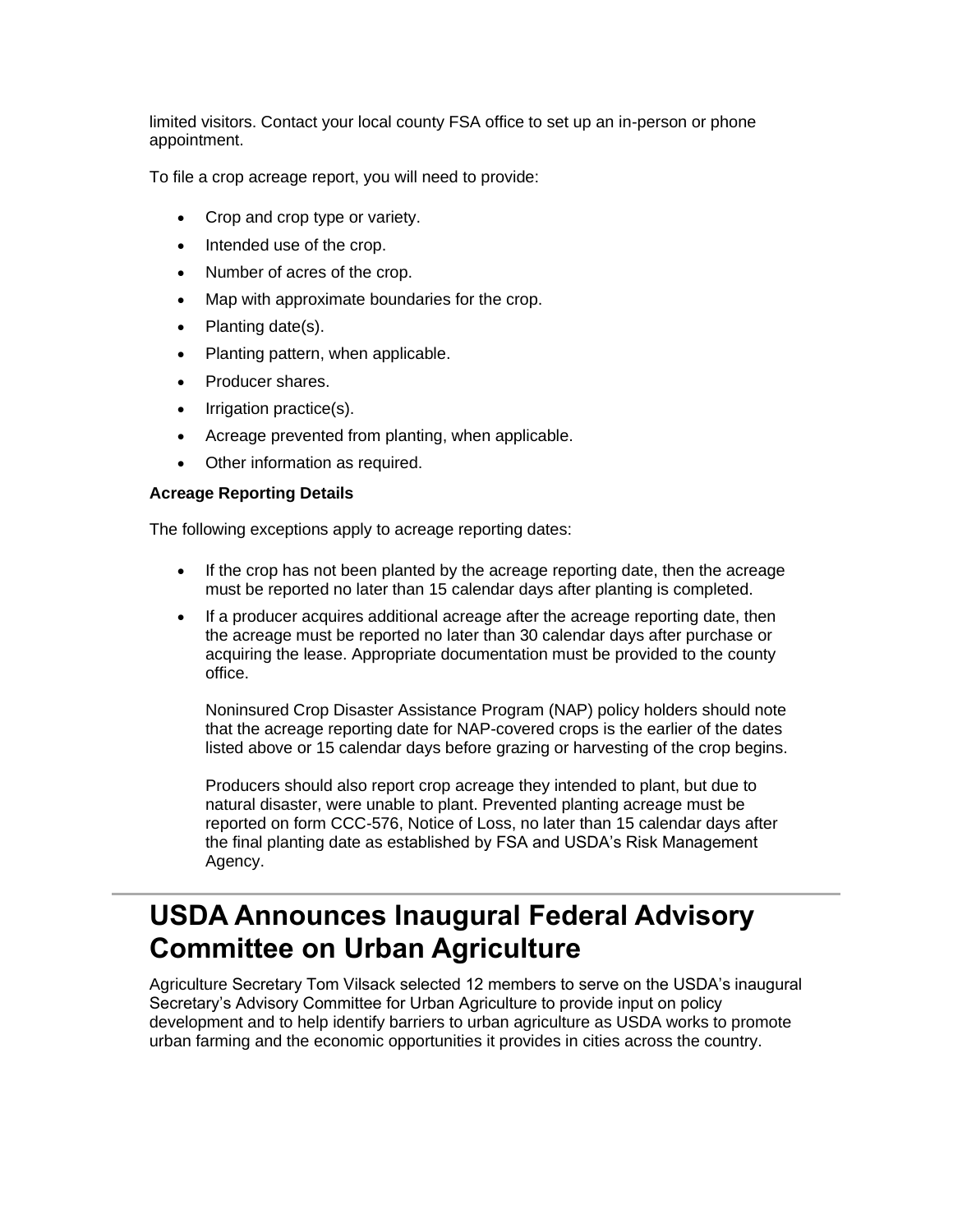The new Secretary's Advisory Committee is part of USDA's efforts to support urban agriculture, creating a network for feedback. Urban agriculture plays an important role in producing fresh, healthy food in areas where grocery stores are scarce, and also provides jobs and beautifies neighborhoods.

The Committee is made up of agricultural producers, and representatives from the areas of higher education or extension programs, non-profits, business and economic development, supply chains and financing.

Members include:

- **Jerry Ann Hebron**, Mich., Urban Producer
- **Bobby Wilson**, Ga., Urban Producer
- **Viraj Puri**, N.Y., Innovative Producer
- **Kaben Smallwood**, Okla., Innovative Producer
- **Sally Brown**, Wash., Higher Education
- **John Erwin**, Md., Higher Education
- **Carl Wallace**, Ohio, Non-Profit Representative
- **John Lebeaux**, Mass., Business and Economic Development Representative
- **Zachari Curtis**, D.C., Supply Chain Experience
- **Allison Paap**, Calif., Financing Entity Representative
- **Tara Chadwick**, Fla., Related Experience
- **Angela Mason**, Ill., Related Experience

USDA and the Office of Urban Agriculture and Innovative Production peer reviewed more than 300 nominees, and Vilsack made the final selections. Selections ensured geographic, racial and gender diversity and a broad range of agricultural experience. The new members will serve terms of one to three years. More information is available at [farmers.gov/urban](https://gcc02.safelinks.protection.outlook.com/?url=http%3A%2F%2Ffarmers.gov%2Furban%3Futm_medium%3Demail%26utm_source%3Dgovdelivery&data=05%7C01%7C%7Cdf61ec3bdd164218b99908da2217c3b8%7Ced5b36e701ee4ebc867ee03cfa0d4697%7C0%7C0%7C637859783462628803%7CUnknown%7CTWFpbGZsb3d8eyJWIjoiMC4wLjAwMDAiLCJQIjoiV2luMzIiLCJBTiI6Ik1haWwiLCJXVCI6Mn0%3D%7C3000%7C%7C%7C&sdata=GM3KWrbmIcm%2FQpkCgCewb8ESKSErjnd1ojagySZnPjQ%3D&reserved=0) and the new Federal Advisory Committee for Urban Agriculture website at [www.usda.gov/partnerships/advisory-committee-urban-ag-innovative](https://www.usda.gov/partnerships/advisory-committee-urban-ag-innovative-production?utm_medium=email&utm_source=govdelivery)[production.](https://www.usda.gov/partnerships/advisory-committee-urban-ag-innovative-production?utm_medium=email&utm_source=govdelivery)

### <span id="page-6-0"></span>**USDA Updates Farm Loan Programs to Increase Equity**

The U.S. Department of Agriculture (USDA) is updating its farm loan programs to better support current borrowers, including historically underserved producers. These improvements are part of USDA's commitment to increase equity in all programs, including farm loans that provide important access to capital for covering operating expenses and purchasing land and equipment.

The 2018 Farm Bill authorized FSA to provide equitable relief to certain direct loan borrowers, who are non-compliant with program requirements due to good faith reliance on a material action of, advice of, or non-action from an FSA official. Previously, borrowers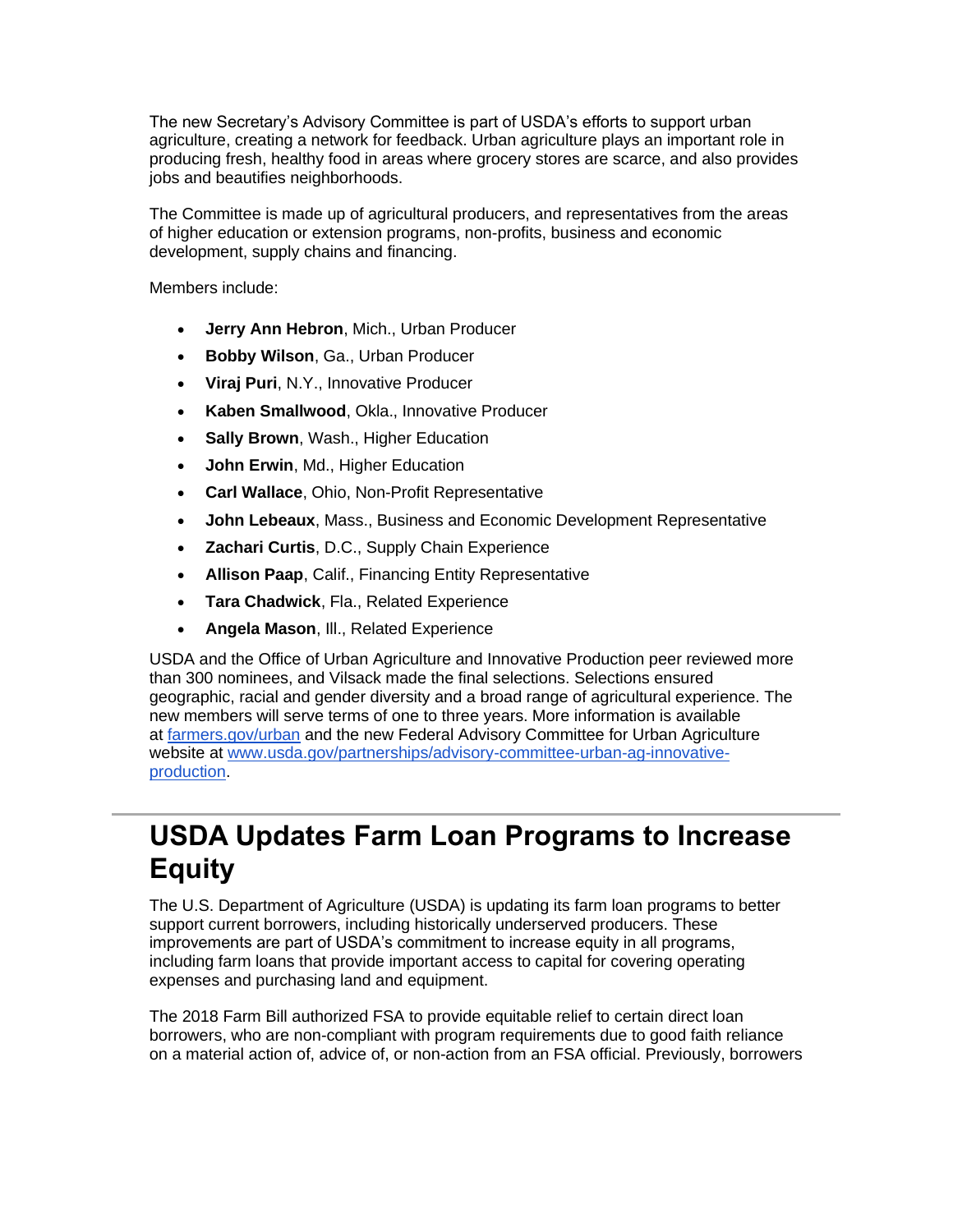may have been required to immediately repay the loan or convert it to a non-program loan with higher interest rates, less favorable terms, and limited loan servicing.

Now, FSA has additional flexibilities to assist borrowers in such situations. If the agency provided incorrect guidance to an existing direct loan borrower, the agency may provide equitable relief to that borrower. FSA may assist the borrower by allowing the borrower to keep their loans at current rates or other terms received in association with the loan which was determined to be noncompliant or the borrower may receive other equitable relief for the loan as the Agency determines to be appropriate.

USDA encourages producers to reach out to their local loan officials to ensure they fully understand the wide range of loan and servicing options available that can assist them in starting, expanding or maintaining their operation.

#### **Additional Updates**

Equitable relief is one of several changes authorized by the 2018 Farm Bill that USDA has made to the direct and guaranteed loan programs. Other changes that were previously implemented include:

- Modifying the existing three-year farming experience requirement for Direct Farm Ownership loans to include additional items as acceptable experience.
- Allowing socially disadvantaged and beginning farmer applicants to receive a guarantee equal to 95%, rather than the otherwise applicable 90% guarantee.
- Expanding the definition of and providing additional benefits to veteran farmers.
- Allowing borrowers who received restructuring with a write down to maintain eligibility for an Emergency loan.
- Expanding the scope of eligible issues and persons covered under the agricultural Certified Mediation Program. Additional information on these changes is available in the March 8, 2022 rule on the *[Federal Register.](https://gcc02.safelinks.protection.outlook.com/?url=https%3A%2F%2Fwww.federalregister.gov%2Fpublic-inspection%2F2022-04858%2Ffarm-loan-programs-direct-and-guaranteed-loan-changes-certified-mediation-program-and-guaranteed%3Futm_medium%3Demail%26utm_source%3Dgovdelivery&data=05%7C01%7C%7Cdf61ec3bdd164218b99908da2217c3b8%7Ced5b36e701ee4ebc867ee03cfa0d4697%7C0%7C0%7C637859783462628803%7CUnknown%7CTWFpbGZsb3d8eyJWIjoiMC4wLjAwMDAiLCJQIjoiV2luMzIiLCJBTiI6Ik1haWwiLCJXVCI6Mn0%3D%7C3000%7C%7C%7C&sdata=RrCPSDnHq1m%2FgEr99EpkVO5QRkg5MlWYv5J5X7tlsxI%3D&reserved=0)*

#### **More Background**

FSA has taken other recent steps to increase equity in its programs. Last summer, USDA announced it was providing \$67 million in competitive loans through its new Heirs' Property Relending Program to help agricultural producers and landowners resolve heirs' land ownership and succession issues. FSA also invested \$4.7 million to establish partnerships with organizations to provide outreach and technical assistance to historically underserved farmers and ranchers, which contributed to a fourfold increase in participation by historically underserved producers in the Coronavirus Food Assistance Program 2 (CFAP 2), a key pandemic assistance program, since April 2021.

Additionally, in January 2021, Secretary Vilsack announced a [temporary](https://www.farmers.gov/blog/update-no-accelerating-or-foreclosing-on-any-direct-loans?utm_medium=email&utm_source=govdelivery)  [suspension of past-due debt collection and foreclosures](https://www.farmers.gov/blog/update-no-accelerating-or-foreclosing-on-any-direct-loans?utm_medium=email&utm_source=govdelivery) for distressed direct loan borrowers due to the economic hardship imposed by the COVID-19 pandemic.

Producers can explore available loan options using the [Farm Loan Discover Tool](https://www.farmers.gov/loans/farm-loan-discovery-tool?utm_medium=email&utm_source=govdelivery)  [on farmers.gov](https://www.farmers.gov/loans/farm-loan-discovery-tool?utm_medium=email&utm_source=govdelivery) [\(also available in Spanish\)](https://www.farmers.gov/spanish/loans/farm-loan-discovery-tool?utm_medium=email&utm_source=govdelivery) or by contacting their local [USDA](http://www.farmers.gov/service-locator?utm_medium=email&utm_source=govdelivery)  [Service Center.](http://www.farmers.gov/service-locator?utm_medium=email&utm_source=govdelivery) Service Center staff continue to work with agricultural producers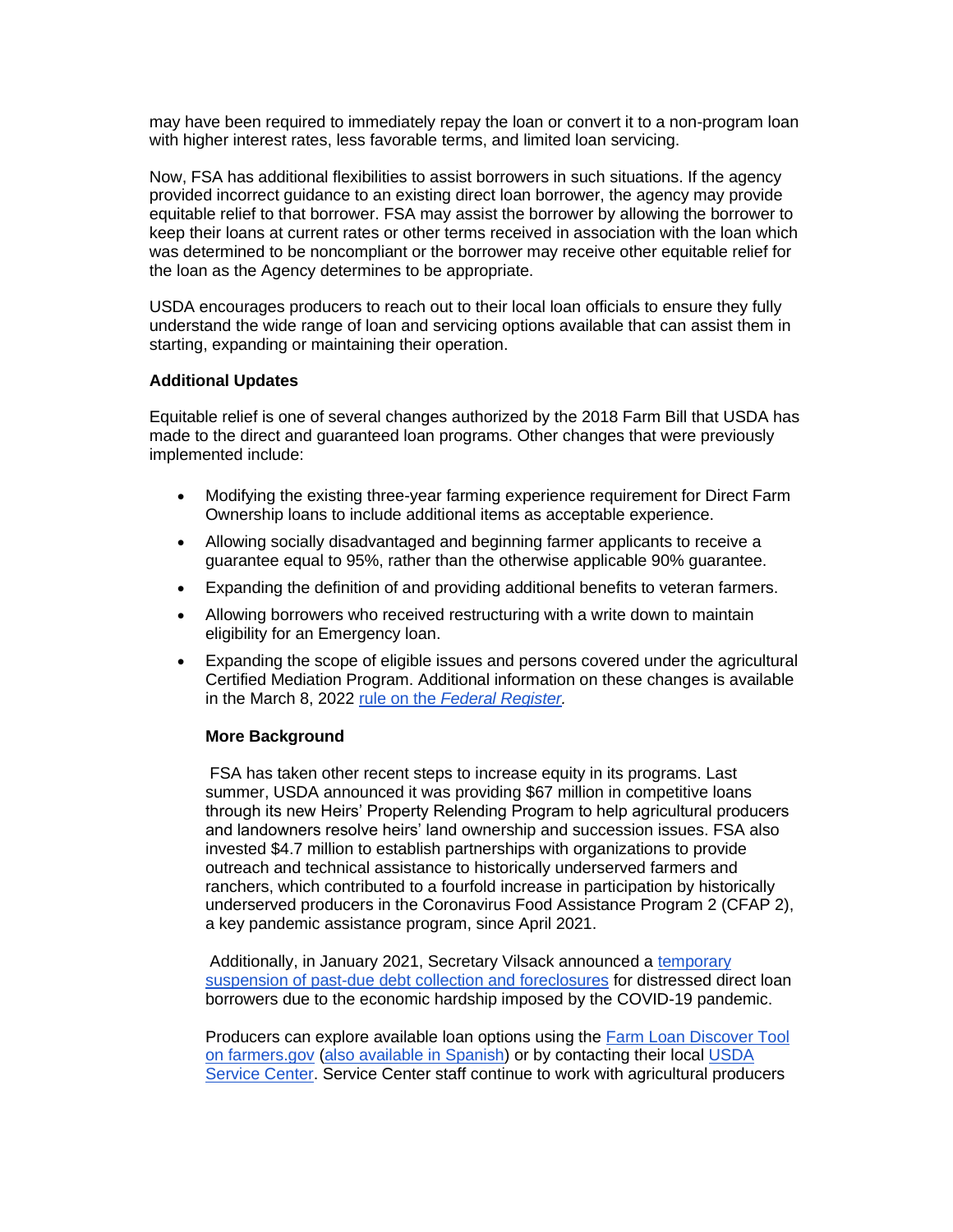via phone, email, and other digital tools. Due to the pandemic, some USDA Service Centers are open to limited visitors. Producers can [contact their local](http://www.farmers.gov/service-locator?utm_medium=email&utm_source=govdelivery)  [Service Center](http://www.farmers.gov/service-locator?utm_medium=email&utm_source=govdelivery) to set up an in-person or phone appointment to discuss loan options.

USDA touches the lives of all Americans each day in so many positive ways. In the Biden-Harris Administration, USDA is transforming America's food system with a greater focus on more resilient local and regional food production, fairer markets for all producers, ensuring access to safe, healthy and nutritious food in all communities, building new markets and streams of income for farmers and producers using climate smart food and forestry practices, making historic investments in infrastructure and clean energy capabilities in rural America, and committing to equity across the Department by removing systemic barriers and building a workforce more representative of America. To learn more, visit [usda.gov.](http://www.usda.gov/?utm_medium=email&utm_source=govdelivery)

# <span id="page-8-0"></span>**Five Facts About the United States Drought Monitor**

This is likely no surprise to you, but drought persists across the western U.S. and is intensifying in some areas. No geographic area is immune to the potential of drought at any given time. The U.S. [Drought Monitor](https://gcc02.safelinks.protection.outlook.com/?url=https%3A%2F%2Fdroughtmonitor.unl.edu%2F%3Futm_medium%3Demail%26utm_source%3Dgovdelivery&data=05%7C01%7C%7Cdf61ec3bdd164218b99908da2217c3b8%7Ced5b36e701ee4ebc867ee03cfa0d4697%7C0%7C0%7C637859783462628803%7CUnknown%7CTWFpbGZsb3d8eyJWIjoiMC4wLjAwMDAiLCJQIjoiV2luMzIiLCJBTiI6Ik1haWwiLCJXVCI6Mn0%3D%7C3000%7C%7C%7C&sdata=lJpw87EFt3hfIrSJ46Wtki6afzRKWxHbxwRTa5uAZkI%3D&reserved=0) provides a weekly drought assessment, and it plays an important role in USDA programs that help farmers and ranchers recover from drought.

#### **Fact #1 - Numerous agencies use the Drought Monitor to inform drought-related decisions.**

The map identifies areas of drought and labels them by intensity on a weekly basis. It categorizes the entire country as being in one of six levels of drought. The first two, None and Abnormally Dry (D0), are not considered to be drought. The next four describe increasing levels of drought: Moderate (D1), Severe (D2), Extreme (D3) and Exceptional (D4).

While many entities consult the Drought Monitor for drought information, drought declarations are made by federal, [state](https://gcc02.safelinks.protection.outlook.com/?url=https%3A%2F%2Fdrought.unl.edu%2Fdroughtplanning%2FInfobyState.aspx%3Futm_medium%3Demail%26utm_source%3Dgovdelivery&data=05%7C01%7C%7Cdf61ec3bdd164218b99908da2217c3b8%7Ced5b36e701ee4ebc867ee03cfa0d4697%7C0%7C0%7C637859783462628803%7CUnknown%7CTWFpbGZsb3d8eyJWIjoiMC4wLjAwMDAiLCJQIjoiV2luMzIiLCJBTiI6Ik1haWwiLCJXVCI6Mn0%3D%7C3000%7C%7C%7C&sdata=KjPcz2803GKptg%2FYDpgNxpJp%2FJFvdQgeUqfnqTbjOVI%3D&reserved=0) and local agencies that may or may not use the Drought Monitor to inform their decisions. Some of the ways USDA uses it to determine a producer's eligibility for certain [drought assistance programs,](https://gcc02.safelinks.protection.outlook.com/?url=https%3A%2F%2Fwww.fsa.usda.gov%2Fprograms-and-services%2Fdisaster-assistance-program%2Findex%3Futm_medium%3Demail%26utm_source%3Dgovdelivery&data=05%7C01%7C%7Cdf61ec3bdd164218b99908da2217c3b8%7Ced5b36e701ee4ebc867ee03cfa0d4697%7C0%7C0%7C637859783462628803%7CUnknown%7CTWFpbGZsb3d8eyJWIjoiMC4wLjAwMDAiLCJQIjoiV2luMzIiLCJBTiI6Ik1haWwiLCJXVCI6Mn0%3D%7C3000%7C%7C%7C&sdata=CiRbo4i%2FOHIschX%2F97tS7YqPzN7jASwaEyIZ3Qe1T5c%3D&reserved=0) like the Livestock Forage [Disaster Program](https://gcc02.safelinks.protection.outlook.com/?url=https%3A%2F%2Fwww.fsa.usda.gov%2Fprograms-and-services%2Fdisaster-assistance-program%2Flivestock-forage%2Findex%3Futm_medium%3Demail%26utm_source%3Dgovdelivery&data=05%7C01%7C%7Cdf61ec3bdd164218b99908da2217c3b8%7Ced5b36e701ee4ebc867ee03cfa0d4697%7C0%7C0%7C637859783462628803%7CUnknown%7CTWFpbGZsb3d8eyJWIjoiMC4wLjAwMDAiLCJQIjoiV2luMzIiLCJBTiI6Ik1haWwiLCJXVCI6Mn0%3D%7C3000%7C%7C%7C&sdata=ai%2BJH6oO6RJJmHZFdXcEkDw4KgNAXGz8PsJkh4r7bhs%3D&reserved=0) and [Emergency Haying or Grazing on Conservation Reserve Program](https://gcc02.safelinks.protection.outlook.com/?url=https%3A%2F%2Fwww.fsa.usda.gov%2FAssets%2FUSDA-FSA-Public%2Fusdafiles%2FFactSheets%2Fcrp_haying_grazing_factsheet.pdf%3Futm_medium%3Demail%26utm_source%3Dgovdelivery&data=05%7C01%7C%7Cdf61ec3bdd164218b99908da2217c3b8%7Ced5b36e701ee4ebc867ee03cfa0d4697%7C0%7C0%7C637859783462628803%7CUnknown%7CTWFpbGZsb3d8eyJWIjoiMC4wLjAwMDAiLCJQIjoiV2luMzIiLCJBTiI6Ik1haWwiLCJXVCI6Mn0%3D%7C3000%7C%7C%7C&sdata=5b2mCJfg40kcwjuTG8%2Bs07VCBUOnWsEomaosPPYKOEg%3D&reserved=0)  [acres](https://gcc02.safelinks.protection.outlook.com/?url=https%3A%2F%2Fwww.fsa.usda.gov%2FAssets%2FUSDA-FSA-Public%2Fusdafiles%2FFactSheets%2Fcrp_haying_grazing_factsheet.pdf%3Futm_medium%3Demail%26utm_source%3Dgovdelivery&data=05%7C01%7C%7Cdf61ec3bdd164218b99908da2217c3b8%7Ced5b36e701ee4ebc867ee03cfa0d4697%7C0%7C0%7C637859783462628803%7CUnknown%7CTWFpbGZsb3d8eyJWIjoiMC4wLjAwMDAiLCJQIjoiV2luMzIiLCJBTiI6Ik1haWwiLCJXVCI6Mn0%3D%7C3000%7C%7C%7C&sdata=5b2mCJfg40kcwjuTG8%2Bs07VCBUOnWsEomaosPPYKOEg%3D&reserved=0) and to "fast-track" [Secretarial drought disaster designations.](https://gcc02.safelinks.protection.outlook.com/?url=https%3A%2F%2Fwww.fsa.usda.gov%2Fprograms-and-services%2Fdisaster-assistance-program%2Fdisaster-designation-information%2Findex%3Futm_medium%3Demail%26utm_source%3Dgovdelivery&data=05%7C01%7C%7Cdf61ec3bdd164218b99908da2217c3b8%7Ced5b36e701ee4ebc867ee03cfa0d4697%7C0%7C0%7C637859783462628803%7CUnknown%7CTWFpbGZsb3d8eyJWIjoiMC4wLjAwMDAiLCJQIjoiV2luMzIiLCJBTiI6Ik1haWwiLCJXVCI6Mn0%3D%7C3000%7C%7C%7C&sdata=glcLPMYN1q3MqEC7iZR36EOvYI%2FBOOXbnJaVcdj0YPo%3D&reserved=0)

#### **Fact #2 - U.S. Drought Monitor is made with more than precipitation data.**

When you think about drought, you probably think about water, or the lack of it. Precipitation plays a major role in the creation of the Drought Monitor, but the map's author considers [numerous indicators,](https://gcc02.safelinks.protection.outlook.com/?url=https%3A%2F%2Fwww.droughtmanagement.info%2Ffind%2Fguidelines-tools%2Fhandbook-drought-indicators-and-indices%2F%3Futm_medium%3Demail%26utm_source%3Dgovdelivery&data=05%7C01%7C%7Cdf61ec3bdd164218b99908da2217c3b8%7Ced5b36e701ee4ebc867ee03cfa0d4697%7C0%7C0%7C637859783462628803%7CUnknown%7CTWFpbGZsb3d8eyJWIjoiMC4wLjAwMDAiLCJQIjoiV2luMzIiLCJBTiI6Ik1haWwiLCJXVCI6Mn0%3D%7C3000%7C%7C%7C&sdata=i%2FYYdUNFmErFxv0K7n8%2FQmOu6RPR418OTZpSmKhpqzM%3D&reserved=0) including [drought impacts](https://gcc02.safelinks.protection.outlook.com/?url=https%3A%2F%2Fdroughtimpacts.unl.edu%2F%3Futm_medium%3Demail%26utm_source%3Dgovdelivery&data=05%7C01%7C%7Cdf61ec3bdd164218b99908da2217c3b8%7Ced5b36e701ee4ebc867ee03cfa0d4697%7C0%7C0%7C637859783462628803%7CUnknown%7CTWFpbGZsb3d8eyJWIjoiMC4wLjAwMDAiLCJQIjoiV2luMzIiLCJBTiI6Ik1haWwiLCJXVCI6Mn0%3D%7C3000%7C%7C%7C&sdata=d1ed6EdJI6DxPJC5lAbeRujDndg3dVu0QYJKgfdfO2Y%3D&reserved=0) and local insight from over 450 expert observers around the country. Authors use several dozen indicators to assess drought, including precipitation, streamflow, reservoir levels, temperature and evaporative demand, soil moisture and vegetation health. Because the drought monitor depicts both short and long‐term drought conditions, the authors must look at data for multiple timeframes. The final map produced each week represents a summary of the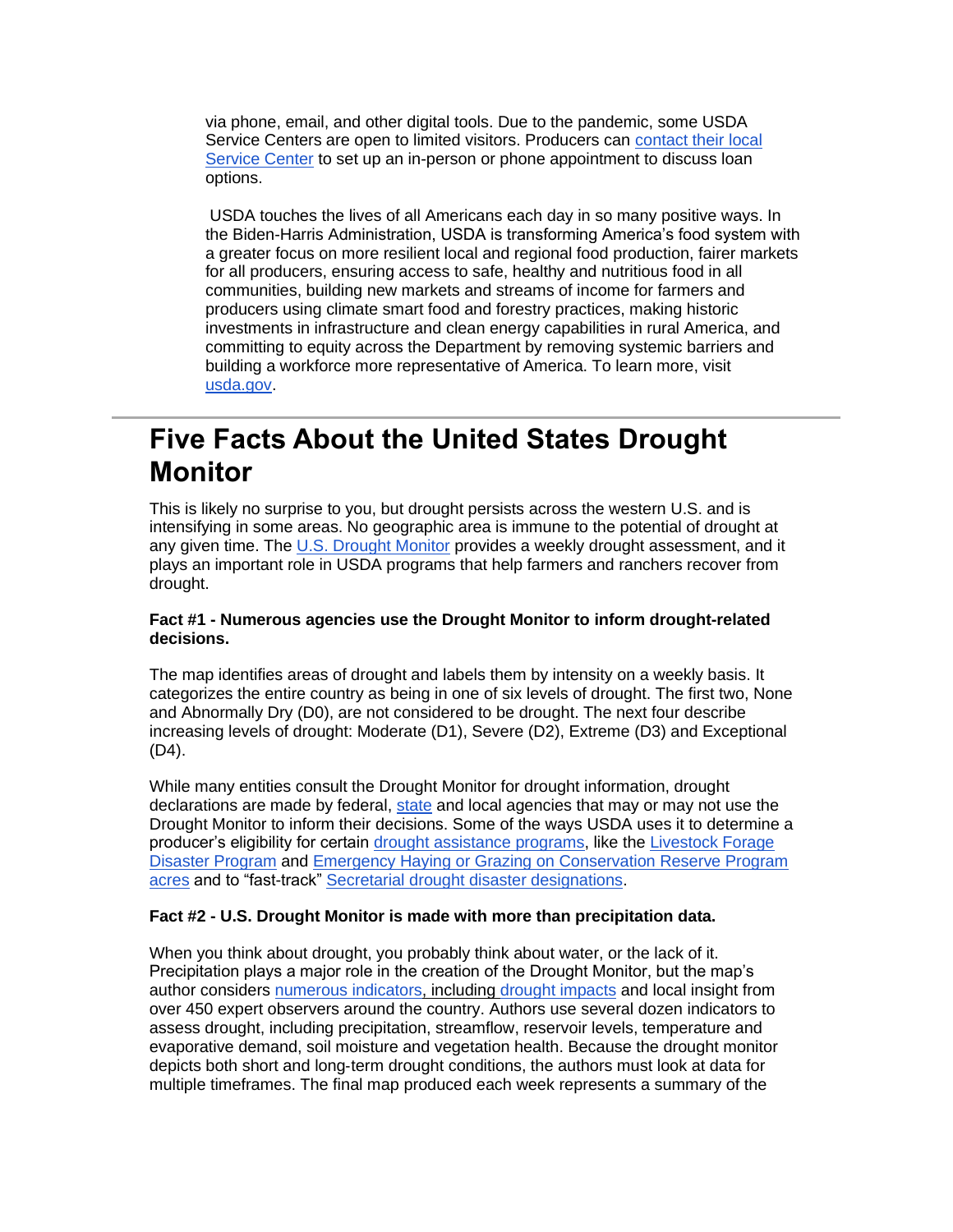story being told by all the pieces of data. To help tell that story, authors don't just look at data. They converse over the course of the map-making week with experts across the country and draw information about drought impacts from media reports and private citizens

#### **Fact #3 - A real person, using real data, updates the map.**

Each week's map author, not a computer, processes and analyzes data to update the drought monitor. The [map authors](https://gcc02.safelinks.protection.outlook.com/?url=https%3A%2F%2Fdroughtmonitor.unl.edu%2FAbout%2FContactUs.aspx%3Futm_medium%3Demail%26utm_source%3Dgovdelivery&data=05%7C01%7C%7Cdf61ec3bdd164218b99908da2217c3b8%7Ced5b36e701ee4ebc867ee03cfa0d4697%7C0%7C0%7C637859783462628803%7CUnknown%7CTWFpbGZsb3d8eyJWIjoiMC4wLjAwMDAiLCJQIjoiV2luMzIiLCJBTiI6Ik1haWwiLCJXVCI6Mn0%3D%7C3000%7C%7C%7C&sdata=4FMNgt7EsFrLqMUgTD%2FKA8RF0TgYwZQWqj6A8tjcA5A%3D&reserved=0) are trained climatologists or meteorologists from the National Drought Mitigation Center at the University of Nebraska-Lincoln (the academic partner and website host of the Drought Monitor), the National Oceanic and Atmospheric Administration and USDA. The author's job is to do what a computer can't – use their expertise to reconcile the sometimes-conflicting stories told by each stream of data into a single assessment.

#### **Fact #4 - The Drought Monitor provides a current snapshot, not a forecast.**

The Drought Monitor is a "snapshot" of conditions observed during the most recent week and builds off the previous week's map. The map is released on Thursdays and depicts conditions based on data for the week that ended the preceding Tuesday. Rain that falls on the Wednesday just before the USDM's release won't be reflected until the next map is published. This provides a consistent, week‐to‐week product and gives the author a window to assess the data and come up with a final map.

#### **Fact #5 – Your input can be part of the drought-monitoring process.**

State climatologists and other trained observers in the drought monitoring network relay on-the-ground information from numerous sources to the US Drought monitor author each week. That can include information that you contribute.

The Drought Monitor serves as a trigger for multiple forms of federal disaster relief for agricultural producers, and sometimes producers contact the author to suggest that drought conditions in their area are worse than what the latest drought monitor shows. When the author gets a call like that, it prompts them to look closely at all available data for that area, to see whether measurements of precipitation, temperature, soil moisture and other indicators corroborate producer-submitted reports. This is the process that authors follow whether they receive one report or one hundred reports, although reports from more points may help state officials and others know where to look for impacts.

There are multiple ways to contribute your observations:

- 1. **Talk to your state climatologist** Find the current list at the [American](https://gcc02.safelinks.protection.outlook.com/?url=https%3A%2F%2Fstateclimate.org%2F%3Futm_medium%3Demail%26utm_source%3Dgovdelivery&data=05%7C01%7C%7Cdf61ec3bdd164218b99908da2217c3b8%7Ced5b36e701ee4ebc867ee03cfa0d4697%7C0%7C0%7C637859783462628803%7CUnknown%7CTWFpbGZsb3d8eyJWIjoiMC4wLjAwMDAiLCJQIjoiV2luMzIiLCJBTiI6Ik1haWwiLCJXVCI6Mn0%3D%7C3000%7C%7C%7C&sdata=Q3xRnYkdKaQTFbbrCtExo3hNruC%2B1vQvoYjPNaTu0bI%3D&reserved=0)  [Association of State Climatologists](https://gcc02.safelinks.protection.outlook.com/?url=https%3A%2F%2Fstateclimate.org%2F%3Futm_medium%3Demail%26utm_source%3Dgovdelivery&data=05%7C01%7C%7Cdf61ec3bdd164218b99908da2217c3b8%7Ced5b36e701ee4ebc867ee03cfa0d4697%7C0%7C0%7C637859783462628803%7CUnknown%7CTWFpbGZsb3d8eyJWIjoiMC4wLjAwMDAiLCJQIjoiV2luMzIiLCJBTiI6Ik1haWwiLCJXVCI6Mn0%3D%7C3000%7C%7C%7C&sdata=Q3xRnYkdKaQTFbbrCtExo3hNruC%2B1vQvoYjPNaTu0bI%3D&reserved=0) website.
- 2. **Email** Emails sent to [droughtmonitor@unl.edu](mailto:droughtmonitor@unl.edu) inform the USDM authors.
- 3. **Become a CoCoRaHS observer** Submit drought reports along with daily precipitation observations to the [Community Collaborative Rain, Hail & Snow](https://gcc02.safelinks.protection.outlook.com/?url=https%3A%2F%2Fwww.cocorahs.org%2F%3Futm_medium%3Demail%26utm_source%3Dgovdelivery&data=05%7C01%7C%7Cdf61ec3bdd164218b99908da2217c3b8%7Ced5b36e701ee4ebc867ee03cfa0d4697%7C0%7C0%7C637859783462628803%7CUnknown%7CTWFpbGZsb3d8eyJWIjoiMC4wLjAwMDAiLCJQIjoiV2luMzIiLCJBTiI6Ik1haWwiLCJXVCI6Mn0%3D%7C3000%7C%7C%7C&sdata=LI2YLerfqlLOObwLLpWw1apm1wLdhBtB%2FZLWrvnwZW8%3D&reserved=0)  [Network.](https://gcc02.safelinks.protection.outlook.com/?url=https%3A%2F%2Fwww.cocorahs.org%2F%3Futm_medium%3Demail%26utm_source%3Dgovdelivery&data=05%7C01%7C%7Cdf61ec3bdd164218b99908da2217c3b8%7Ced5b36e701ee4ebc867ee03cfa0d4697%7C0%7C0%7C637859783462628803%7CUnknown%7CTWFpbGZsb3d8eyJWIjoiMC4wLjAwMDAiLCJQIjoiV2luMzIiLCJBTiI6Ik1haWwiLCJXVCI6Mn0%3D%7C3000%7C%7C%7C&sdata=LI2YLerfqlLOObwLLpWw1apm1wLdhBtB%2FZLWrvnwZW8%3D&reserved=0)
- 4. **Submit Condition Monitoring Observer Reports (CMOR)** [go.unl.edu/CMOR.](https://gcc02.safelinks.protection.outlook.com/?url=https%3A%2F%2Fsurvey123.arcgis.com%2Fshare%2Fff127a29aa23413c9cd2d9e8176c4669%3Fopen%3Dmenu%26utm_medium%3Demail%26utm_source%3Dgovdelivery&data=05%7C01%7C%7Cdf61ec3bdd164218b99908da2217c3b8%7Ced5b36e701ee4ebc867ee03cfa0d4697%7C0%7C0%7C637859783462628803%7CUnknown%7CTWFpbGZsb3d8eyJWIjoiMC4wLjAwMDAiLCJQIjoiV2luMzIiLCJBTiI6Ik1haWwiLCJXVCI6Mn0%3D%7C3000%7C%7C%7C&sdata=xZQrPWpPauqwNA%2Bu24i2Yu8Ra4wAfYwq8J9hYOF%2B3MY%3D&reserved=0)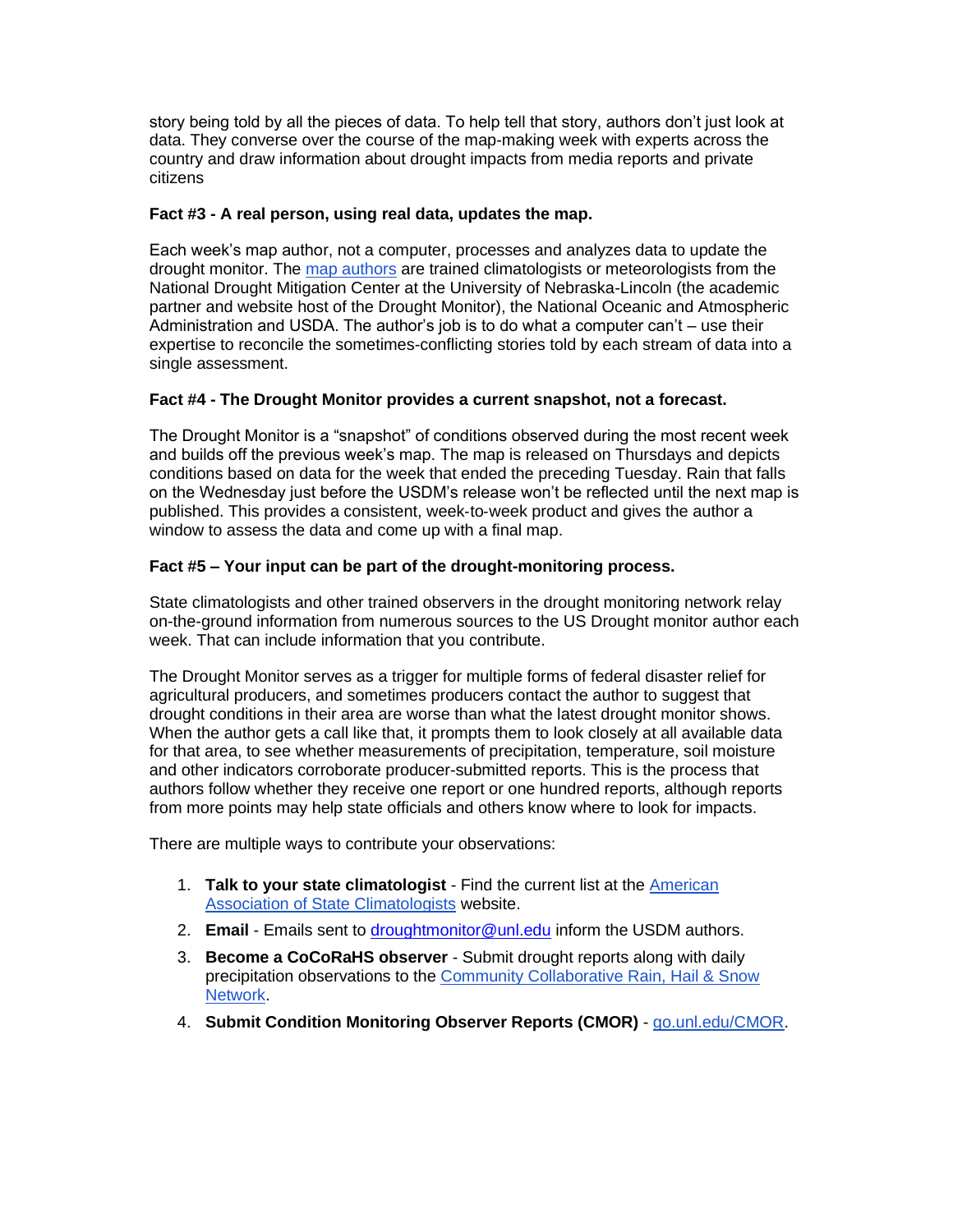For more information, read our *Ask the Expert* [blog with a NDMC climatologist](https://www.farmers.gov/blog/disaster-planning-and-assistance/ask-expert-understanding-us-drought-monitor-qa-brian-fuchs?utm_medium=email&utm_source=govdelivery) or visit [farmers.gov/protection-recovery.](https://www.farmers.gov/protection-recovery/drought?utm_medium=email&utm_source=govdelivery)

### <span id="page-10-0"></span>**Streamlining How You Find Information on Farmers.gov**

If you've been to farmers.gov before, things may look a little different from the last time you were here. We've made some changes, to improve how you find information so that you can find what you need even more easily and efficiently.

The big, green navigation bar near the top of every page – it's different now. It opens up, to show descriptions and subtopics, making it quicker and easier to figure out what's where and reduce guessing. Why? Two reasons: First, farmers.gov has grown a lot over the years and the old navigation wasn't designed for the load. Second, because you asked for it. We analyzed your comments through the "Feedback" button on the site and tested our new designs and information organization with real farmers and ranchers through surveys and live testing sessions.

Along with the new website navigation, we restructured how our pages and topics are grouped and organized to help you easily access the information you need. We also relabeled some of our existing pages using more direct language. This means that pages or information you've used before may have different labels or be in new places.

#### **Important changes:**

- The old Fund page is now called Loans. The Loans page has information and resources about USDA loans, including the Farm Loan Programs.
- The Recover page is now Protection and Recovery. This page has information to help you prepare and recover from natural disasters, and to mitigate risk for your operation.
- The Conserve page is now Conservation. This page hasn't changed much and still has information on how to implement conservation practices, improve and preserve natural resources, and address conservation concerns.
- The Manage page is now Working With Us. This page connects you with resources that tell you how USDA can help you start, expand, enhance, or improve your agricultural operation.
- The Connect page has been replaced with Your Business, a guide to USDA resources that cater to your specific operation. Information that was on the Connect page has been moved to the Contact Us page and the Get Involved page.

We are always updating farmers.gov based on your feedback and to stay up-to-date with important USDA announcements. We've recently created some new webpages, and updated some existing ones, to better equip you with the vital information you need. There are even more new pages coming soon, so stay tuned!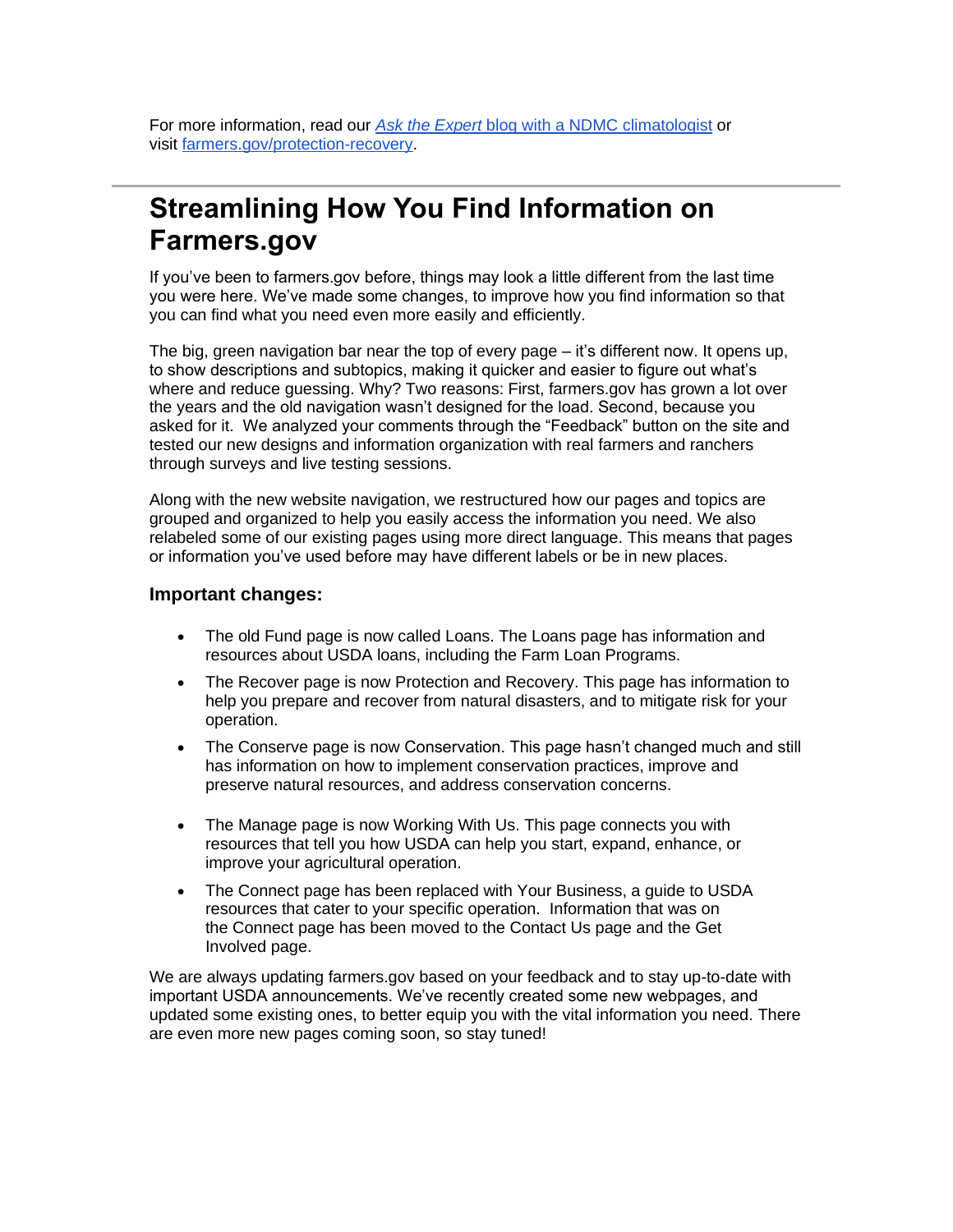For farmers.gov, we don't guess what farmers and ranchers want from a website. We start by asking, then test our designs with volunteers who are also farmers and ranchers.

There's a feedback button on every page of farmers.gov. Based on your feedback, we looked for ways to make our site easier to use and to build the information that you're looking for. Live user testing sessions provide data, such as this heatmap, showing where testers tended to click during an exercise.

You helped us create the new navigation design, the new information organization, and told us how to speak using your words, and not legalese.

Check out [farmers.gov](https://www.farmers.gov/?utm_medium=email&utm_source=govdelivery) today!

### <span id="page-11-0"></span>**Farmers.gov Feature Helps Producers Find Farm Loans that Fit Their Operation**

Farmers and ranchers can use the *Farm Loan Discovery Tool* on farmers.gov to find information on USDA farm loans that may best fit their operations.

USDA's Farm Service Agency (FSA) offers a variety of loan options to help farmers finance their operations. From buying land to financing the purchase of equipment, FSA loans can help.

USDA conducted field research in eight states, gathering input from farmers and FSA farm loan staff to better understand their needs and challenges.

#### **How the Tool Works**

Farmers who are looking for financing options to operate a farm or buy land can answer a few simple questions about what they are looking to fund and how much money they need to borrow. After submitting their answers, farmers will receive information on farm loans that best fit their specific needs. The loan application and additional resources also will be provided.

Farmers can download application quick guides that outline what to expect from preparing an application to receiving a loan decision. There are four guides that cover loans to individuals, entities, and youth, as well as information on microloans. The guides include general eligibility requirements and a list of required forms and documentation for each type of loan. These guides can help farmers prepare before their first USDA service center visit with a loan officer.

Farmers can access the *Farm Loan Discovery Tool* by visiting [farmers.gov/fund](https://www.farmers.gov/fund?utm_medium=email&utm_source=govdelivery) and clicking the "Start" button. Follow the prompts and answer five simple questions to receive loan information that is applicable to your agricultural operation. The tool is built to run on any modern browser like Chrome, Edge, Firefox, or the Safari browser, and is fully functional on mobile devices. It does not work in Internet Explorer.

#### **About Farmers.gov**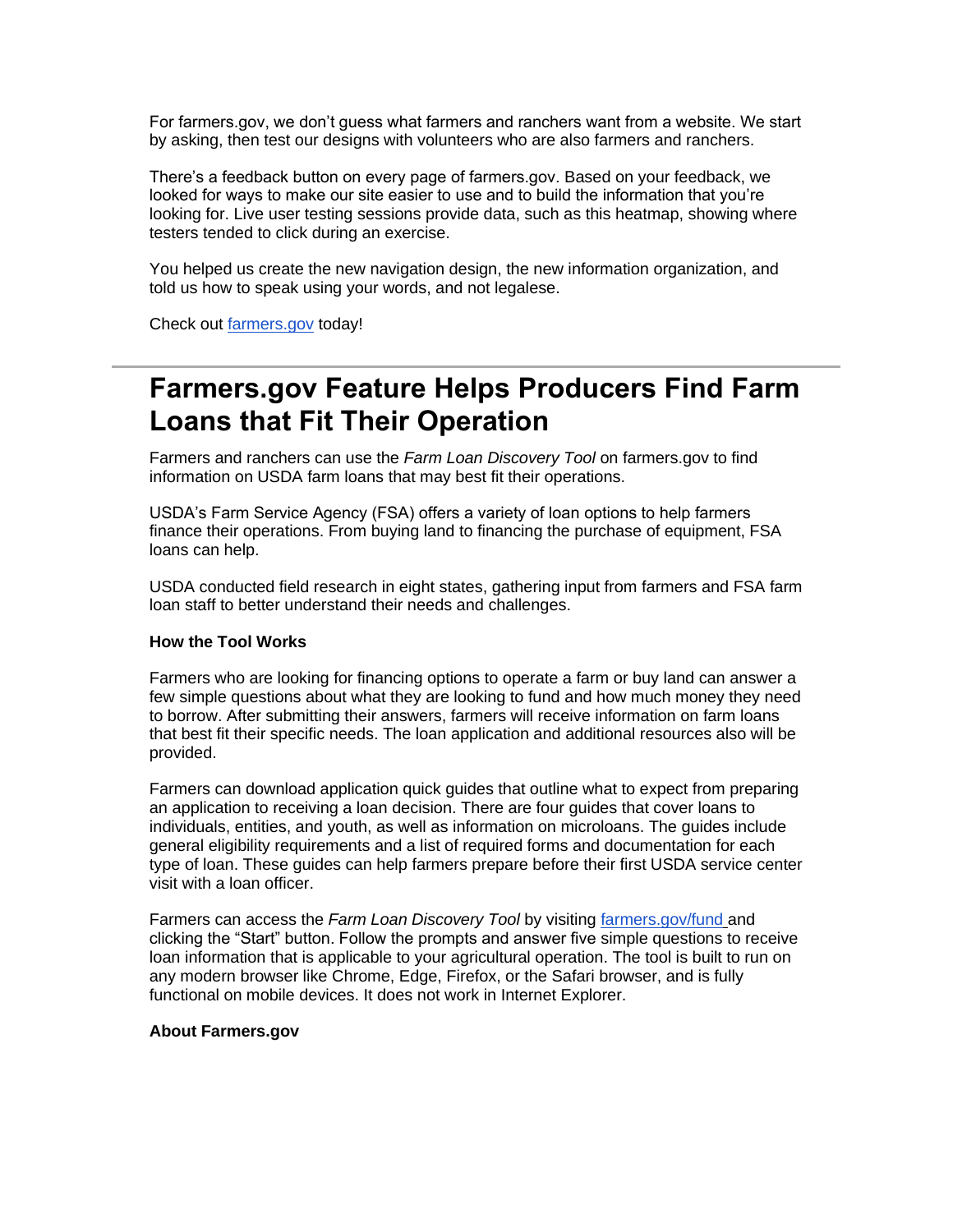In 2018, USDA unveiled farmers.gov, a dynamic, mobile-friendly public website combined with an authenticated portal where farmers will be able to apply for programs, process transactions, and manage accounts.

The *Farm Loan Discovery Tool* is one of many resources on farmers.gov to help connect farmers to information that can help their operations. Earlier this year, USDA launched the *My Financial Information* feature, which enables farmers to view their loan information, history, payments, and alerts by logging into the website.

USDA is building farmers.gov for farmers, by farmers. In addition to the interactive farm loan features, the site also offers a Disaster Assistance Discovery Tool. Farmers can visit [farmers.gov/recover/disaster-assistance-tool#step-1](https://www.farmers.gov/recover/disaster-assistance-tool?utm_medium=email&utm_source=govdelivery#step-1) to find disaster assistance programs that can help their operation recover from natural disasters.

For more information, contact your local County USDA Service Center. Visit [farmers.gov.](https://www.farmers.gov/?utm_medium=email&utm_source=govdelivery)

# <span id="page-12-0"></span>**Applying for Youth Loans**

The Farm Service Agency (FSA) makes loans to youth to establish and operate agricultural income-producing projects in connection with 4-H clubs, FFA and other agricultural groups. Projects must be planned and operated with the help of the organization advisor, produce sufficient income to repay the loan and provide the youth with practical business and educational experience. The maximum loan amount is \$5,000.

#### **Youth Loan Eligibility Requirements:**

- Be a citizen of the United States (which includes Puerto Rico, the Virgin Islands, Guam, American Samoa, the Commonwealth of the Northern Mariana Islands) or a legal resident alien
- Be 10 years to 20 years of age
- Comply with FSA's general eligibility requirements
- Be unable to get a loan from other sources
- Conduct a modest income-producing project in a supervised program of work as outlined above
- Demonstrate capability of planning, managing and operating the project under guidance and assistance from a project advisor. The project supervisor must recommend the youth loan applicant, along with providing adequate supervision.

For help preparing the application forms, contact your local County USDA Service Center. visit [fsa.usda.gov.](https://gcc02.safelinks.protection.outlook.com/?url=http%3A%2F%2Fwww.fsa.usda.gov%2F%3Futm_medium%3Demail%26utm_source%3Dgovdelivery&data=05%7C01%7C%7Cdf61ec3bdd164218b99908da2217c3b8%7Ced5b36e701ee4ebc867ee03cfa0d4697%7C0%7C0%7C637859783462628803%7CUnknown%7CTWFpbGZsb3d8eyJWIjoiMC4wLjAwMDAiLCJQIjoiV2luMzIiLCJBTiI6Ik1haWwiLCJXVCI6Mn0%3D%7C3000%7C%7C%7C&sdata=IXJN%2BznQxwzZKbXFT3OfCaRZJ6MA1y530b%2FEtFfZQ7k%3D&reserved=0)